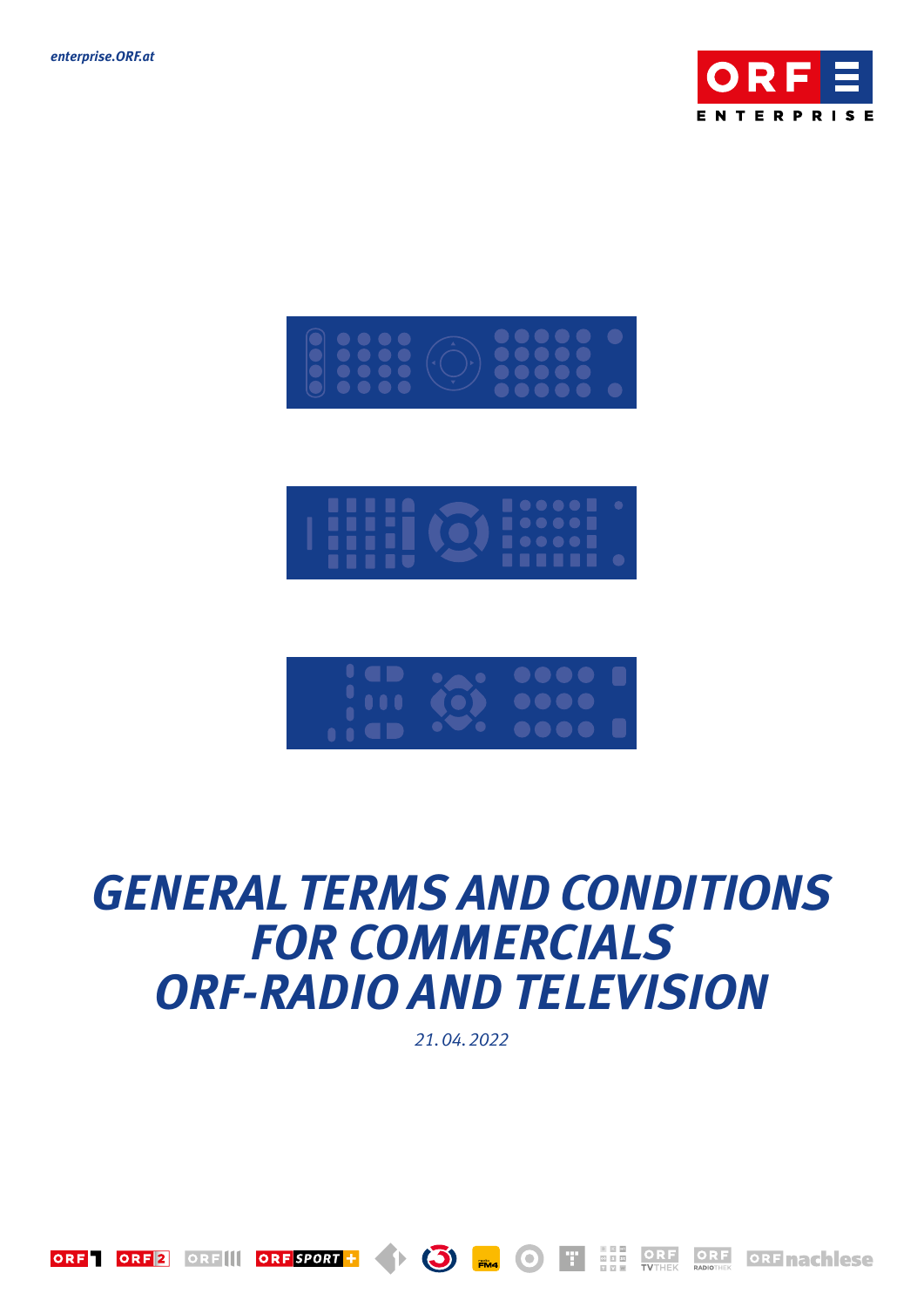## *GENERAL TERMS AND CONDITIONS FOR COMMERCIALS (21.04.2022)*

*Radio and Television Advertising on Channels across Austria*

In accordance with the provisions of Austrian broadcasting legislation and the respectively valid version of the General Terms and Conditions (GTC) for Commercials, the Austrian Broadcasting Corporation (Österreichischer Rundfunk, ORF) executes corresponding advertising orders specific to radio and television channels across Austria. Separate General Terms and Conditions apply to radio advertising in programmes specific to federal states and regional television advertising.

#### *1. GENERAL*

- *a)* Radio and television advertising, as set forth in the regulations of ORF legislation, is available for truthful advertisements of a commercial nature (commercial advertising) or for the provision of support to an object or concept (ideational advertising). Advertising may not be misleading and/or harm the interests of the consumer. In commercials, good taste and the statutory provisions relating to advertising, including predominantly, but not exhaustively, those within ORF legislation, those within legislation against unfair competition and those of media (criminal) law, must be observed.
- *b*) Specific times are available for radio commercials on the channels Hitradio Ö3 and radio FM4, as well as on the television channels ORF 1, ORF 2 and ORF SPORT +.
- *c)* The days that are statutorily advertisement-free in accordance with ORF legislation (currently: Good Friday, 1 November, 24 December) are to be observed. Furthermore, the ORF reserves the right to keep specific days commercial-free.
- *d)* Ideational advertising on the part of public institutions is not broadcast during the six weeks prior to parliamentary elections, state elections, European Parliament elections and the election of the Federal President, nor before referendums, public opinion polls and petitions for a referendum. This restriction does not apply to advertisements affecting non-political issues. Public institutions include legal entities that are tasked with administrative duties in consequence of a legal mandate, the Austrian National Union of Students, statutory professional advocacy groups, the Austrian Federation of Trade Unions and the Austrian Industry Association.

#### *2. BOOKING PROCESS*

ORF advertising orders are accepted by ORF-Enterprise GmbH & Co KG (LP) on behalf of the ORF. The ORF makes time schedules or media schedules available to clients.

These form the basis of the ORF offers countersigned by the clients (as described in Item a) below) and are integral to the order.

*a)* Booking preferences communicated to the ORF are processed by the ORF immediately and submitted to the client in the form of an offer signed by an authorised signatory of the company. Depending upon availability, the offer may incorporate two types of booking options: *Fixed bookings:* If a booking preference is feasible at the time of the enquiry, it can proceed as a fixed booking.

*Standby bookings:* If, at the time of enquiry, a booking preference is not feasible in a fixed capacity owing to insufficient capacities (block, hour or day), the booking preference may – without any further consultation – be converted into a fixed booking by the ORF at any time upon the corresponding capacities being released. The client shall be informed of such conversion immediately.

Upon confirmation (signed by an authorised signatory of the company) by the client, fixed or standby bookings become legally binding (order). Orders are accepted only from companies identified by name, with the trademark, the product or the service that is to be advertised being duly specified. In the event of disparity between the client of the ORF and the advertising customer (with whom the ORF, in such an instance, does not establish a contractual relationship), the advertising customer is to be announced to the ORF in the order. Even if the client is an advertising agency acting on behalf of an advertising customer (cf. Item 13), solely the advertising agency is the party with entitlement and obligation arising from the contractual relationship established between that party and the ORF. Statutory claims vis-à-vis the advertising customer, especially those pertaining to unjust enrichment, shall remain reserved by the ORF, particularly in the instance that the client, for whatsoever reason, fails to provide the consideration owed to the ORF by that party for the execution of the commercial.

- *b)* All orders existing upon the opening of bookings shall be treated equally during commercial scheduling.
- *c)* Acceptance of an order may be declined without providing substantiation. Even in the instance of orders that have been accepted in a legally binding manner, the ORF reserves the right to reject or discontinue broadcast of advertising owing to the advertisement's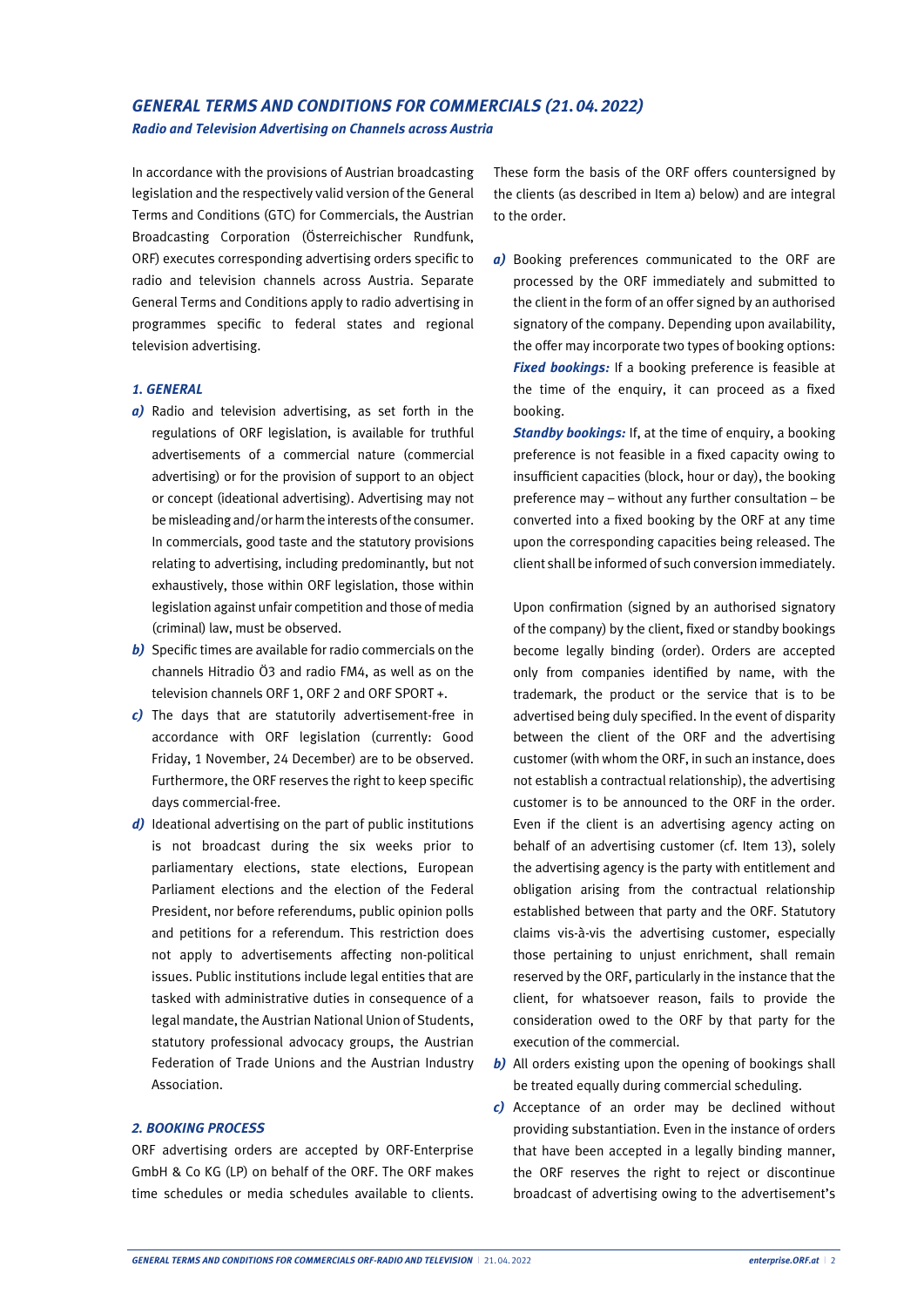origin, its content or its technical form. In such instances, the client shall be informed of the reasons for the rejection.

- *d)* Orders for radio and television commercials shall be processed within one calendar year.
- *e)* The ORF undertakes to ensure technically faultless broadcast of commercials. It assumes no liability of any kind for the reception quality.

#### *3. RESTRICTIONS*

#### *The following is/are excluded:*

- *a)* Advertising that falls short of the perception threshold;
- *b)* Advertising that offends human dignity or breaches the basic rights of others;
- *c)* Advertising that incorporates discrimination against race or ethnic origin, gender, age, disability, religion or faith or nationality or sexual orientation;
- *d)* Advertising with a religious or party-political content, as well as advertising that offends religious or political convictions;
- *e)* Advertising that appeals to superstition;
- *f)* Advertising that promotes modes of behaviour that jeopardise health or safety;
- *g)* Advertising for alcoholic beverages, cigarettes or other tobacco products;
- *h)* Advertising that plays down exposure to alcohol and possible consequences of alcohol consumption;
- *i*) Advertising for prescription-only drugs and advertising for drugs and medicinal products that, while not subject to mandatory prescription, bear names that contain the same invented word or the same scientifically standard expression as the name of a prescription-only drug.
- *j)* Advertising for therapeutic treatments and medicinal products that are only available upon medical prescription;
- *k)* Advertising that promotes modes of behaviour that significantly jeopardise environmental conservation;
- *l)* Advertising for products that cause violence to be played down, such as, in particular, war toys, whereby entertainment electronics and similar products are to be understood as belonging to this category;
- *m)* Advertising that makes use of a "hook" that must remain the preserve of official broadcasting communications, reports on disasters and emergency calls for action (e.g. "We interrupt this programme/this advertisement", use of traffic report identifiers, etc.);
- *n)* Radio advertising that makes use of sirens, other sounds or tonal sequences (e.g. police siren, horns), each of which is apt to exert an adverse effect on attention – particularly of vehicle drivers;
- *o)* Advertising in which staff or freelance personnel of the ORF participate, insofar as consent for such participation has not been explicitly provided by the ORF in advance;
- *p)* Advertising in which persons appear, either visually or aurally, who routinely present news programmes and programmes on politics and current affairs, or who moderate other programmes in their capacity as programme planners and journalistic staff of the ORF. Any disclosure in respect of the legal reconcilability of the advertising activity of an ORF moderator on the part of the ORF or of ORF-Enterprise is effected in good faith and is gratis. Liability for such disclosure is, nevertheless, excluded;
- *q)* Advertising in which active politicians appear either visually or aurally;
- *r)* Teleshopping on television, i.e. broadcasts incorporating direct offers to the public for the sale of goods or the provision of services, including those pertaining to immovable objects, rights and obligations for a monetary consideration. A direct offer to the public is constituted, for example, by specification of a telephone number by means of which an order process can be directly initiated or a service directly availed of;
- *s)* Wedding announcements, advertisements pertaining to private money lending;
- *t)* Radio advertising that is intermittently (for more than one second) absolutely silent and television advertising that intermittently (for more than three seconds) displays a black screen and, at the same time, is not underpinned by a clearly perceptible, structured sound (this applies in particular to the beginning and end of a commercial);
- *u)* Advertising that promotes illegal practices;
- *v)* Advertising that misleads and that harms the interests of consumers;
- *w)* Advertising that offends decency, particularly under given external circumstances;
- *x)* Advertising that impinges upon editorial independence;
- *y)* Advertising that is impermissible in consequence of statutory provisions, regulations or codes of practice of specific professional groups or in consequence of a judicial or official order.

#### *3. OTHER RESTRICTIONS*

*a)* Advertising for remedies (advertising for nonprescription drugs) and advertising for non-prescription medicinal products: this is possible only in accordance with the corresponding statutory provisions (e.g. Pharmaceuticals Act, Medicinal Products Act) and the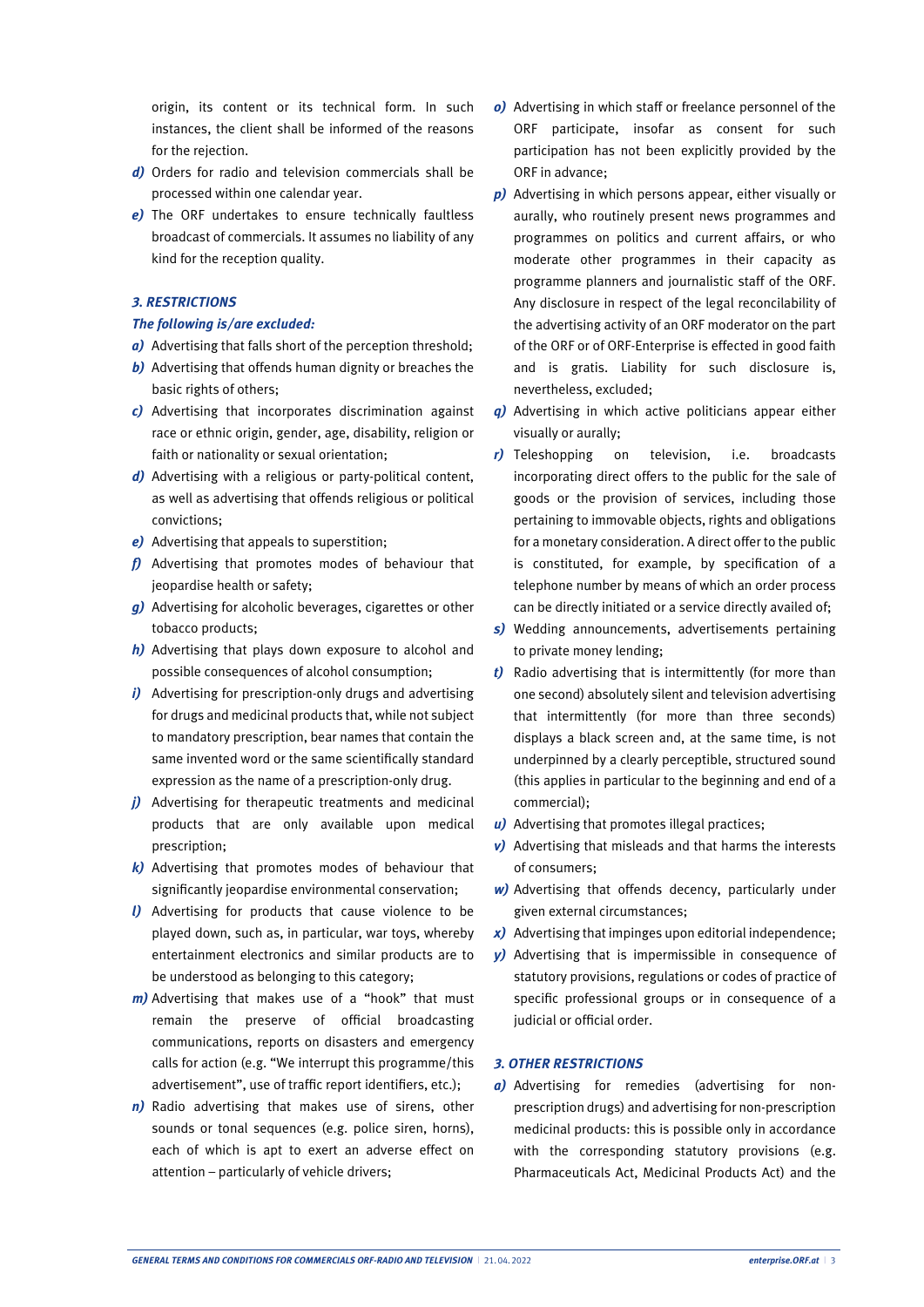regulations imposed by the Federal Minister for Health. Any regulatory approvals relating to the admission of advertising copy are to be appended to the orders or booking schedules. Advertising for non-prescription drugs, medicinal products and therapeutic treatments that are available without a medical prescription must be honest, truthful and verifiable. It must not harm people. When devising these radio and television commercials, advertising by means of the following is prohibited:

*I.*Expert reports, testimonials, scientific or specialist publications;

*II.* Information claiming that the remedy (product) is medically or clinically recommended or tested;

*III.* Accounts of medical history:

**IV.** Graphic representation of bodily changes referencing illness and the involvement of a drug by comparative representations of the physical condition before and after use;

*V.*Advertising messages that are apt to evoke or exploit feelings of fear.

Pursuant to Section 52 Paragraph 2 of the Pharmaceuticals Act, radio and television spots for non-prescription medicines must be supplemented by the message: "The patient information leaflet, physician or pharmacist will provide information on the effect and possible adverse effects". The client must integrate this message according to the specifications published on the website of the ORF-Enterprise. This message is to be added to the spot duration and is subject to the same tariff regulations as the spot itself.

- **b**) Furthermore, according to the Food Safety Act and Consumer Protection Act, when advertising a foodstuff, attributing properties to it that prevent, treat or cure a human illness is prohibited, as is allowing the impression of such properties to arise.
- *c)* Pursuant to Article 72 of the Ordinance on Biocide Products, any advertisement for biocide products is to be supplemented by the following message: "Use biocide products with caution. Always read the label and the product information prior to use." These sentences must be clearly distinguishable from the actual advertisement and must be clearly legible or audible. In the advertisement, the words "biocide products" in the prescribed sentences may be replaced by an unambiguous reference to the type of product advertised. When advertising biocide products, the product may not be represented in a manner that is misleading in terms of the risks of the products for the health of humans or animals or for the environment or its efficacy. Under no circumstances may advertising for

a biocide product contain the statements: "biocide product with low risk potential", "non-toxic", "harmless", "natural", "environmentally friendly", "animal-friendly" or similar indications. This message is to be added to the spot duration and is subject to the same tariff regulations as the spot itself.

- *d)* Statutory provisions (e.g. gambling legislation, the Austrian Banking Act, the Capital Market Act, the Austrian Investment Fund Act, etc.) and codes of practice of specific professional groups provide for special conditions for and restrictions on the advertising of specific products or services. It is the responsibility of the client (cf. Item 7 a, h) to inform the ORF in a timely manner whether or under which conditions or with which restrictions a product or a service may be advertised on the radio and the television and whether/ which hazard warnings, safety advice or similar must therefore be published with it. Such a message is to be added to the spot duration and is subject to the same tariff regulations as the spot itself.
- *e)* Alcohol advertising: any alcohol advertising relating to children, young people or vehicle drivers is prohibited. In alcohol advertising, any non-product-related textual and visual reasoning is excluded. The advertising message is required to confine itself to the recommendation of a particular product or a particular group of products. Furthermore, advertising for alcoholic beverages is admissible only in compliance with the following criteria:

*I.*It may not be specifically orientated towards minors and promote the excessive consumption of such beverages;

*II.* In particular, it may not depict minors consuming alcohol;

*III.* No link may be established between an improvement in physical performance and alcohol consumption or driving vehicles and alcohol consumption;

**IV.** The impression must not be created that alcohol consumption promotes social success or sexual prowess;

*V.* The advertising may not suggest that alcohol exerts a therapeutic, stimulating, calming or conflict-resolving effect;

**VI.** Abstinence or moderation in relation to the consumption of alcoholic beverages may not be presented in a negative manner;

**VII.** The alcohol content of beverages may not be highlighted as a positive characteristic;

**VIII.** There must be no instruction in respect of consuming alcoholic beverages, e.g. "Drink ...". Advertising for mixed beverages containing spirits may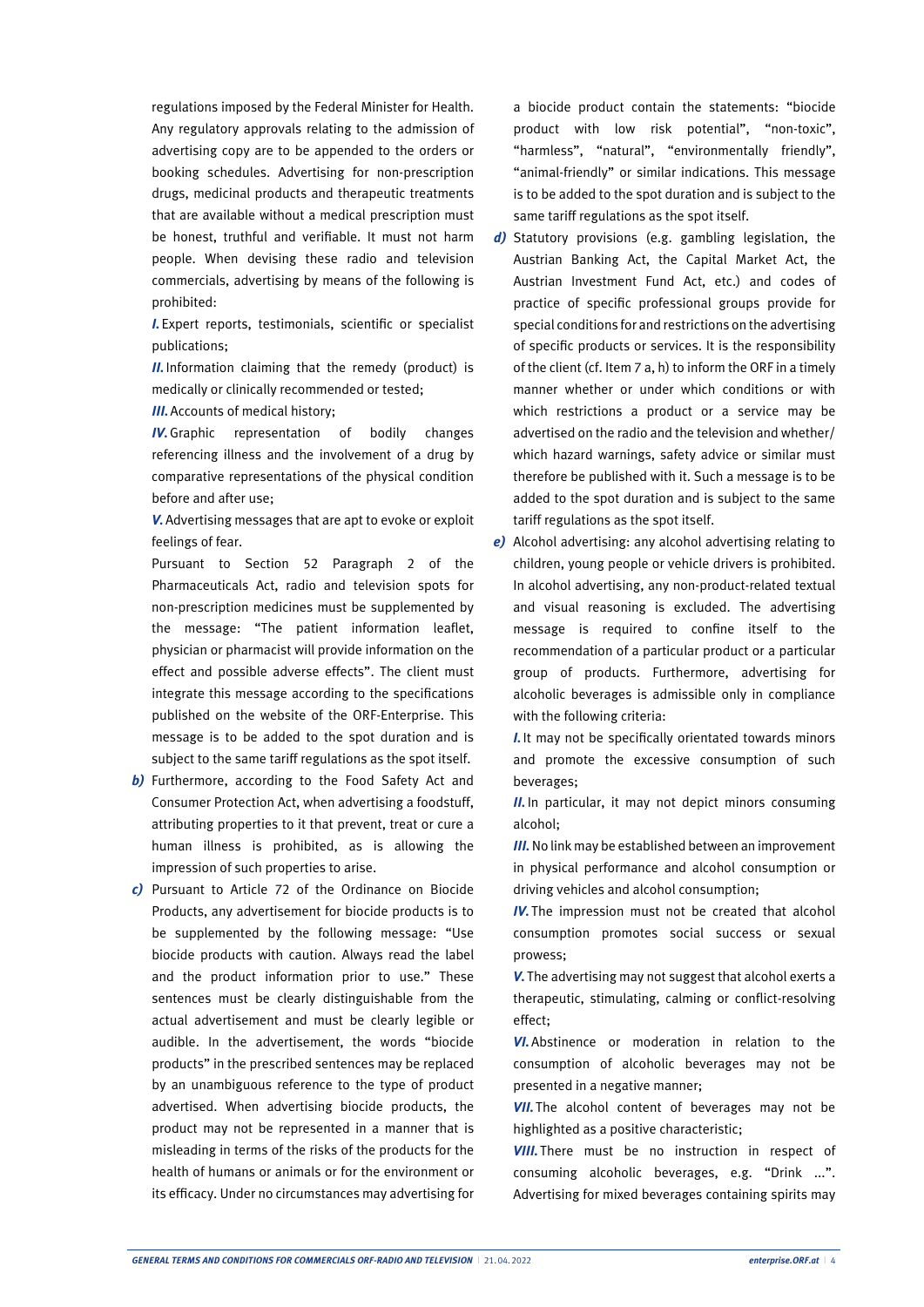be booked for activation of a television slot only after prime time (7.25 p.m. onwards);

*f)* Minors in advertising messages: Advertising may cause neither physical nor psychological damage to minors and is thus required to satisfy the following requirements in particular for their protection:

*I.*It may not make any direct appeals to minors to buy or rent goods or services that exploit their lack of experience or credulity;

*II.* It may not directly instruct minors to prompt their parents or third parties to buy the goods or the service advertised;

*III.* It may not exploit the special trust that minors repose in parents, teachers and other confidants;

*IV.It may not show minors in dangerous situations* without justified cause;

*V.* The broadcast of advertising aiming at minors under guardianship is prohibited immediately before and after children's programmes. In all further respects, the international codes of conduct for advertising practice shall apply analogously to the planning of such advertising spots.

- *g)* Advertising for intimate, personal articles is subject to separate approval by the ORF.
- *h)* Advertising whose form, content or message references programmes or programme elements of the ORF or other broadcasters is subject to the approval of the ORF.
- *i*) The ORF reserves the right to refrain from broadcasting advertising initiatives that are contested by the Austrian Advertising Council (including immediately halting an advertising campaign that is already in progress). For this reason, it may both decline acceptance of an advertising order and withdraw from orders that have been accepted in a legally binding manner.
- *j*) The ORF reserves the right to broadcast advertisements only later in the day rather than in its programme setting and at its programme time owing to its content.
- *k)* When planning advertisements, the acoustics and/or visuals of the medium in which the advertisement in question is to be broadcast are to be taken into account. Above all, the zeitgeist of the respective medium must also be taken into consideration. Advertising carried out in foreign languages is subject to agreement with the ORF.
- *l)* Furthermore, the provisions of the code of conduct of "inappropriate audio-visual commercial communication for children's programmes" of Austrian broadcasters shall apply in its respectively valid version.
- *m)* The Foundation Board may stipulate further restrictions on content.

#### *5. TECHNICAL REQUIREMENTS*

#### *a) Radio*

#### *I.Spot duration*

The length of an advert is usually a minimum of 20 seconds and a maximum of 40 seconds. For adverts with a length of less than 20 seconds or more than 40 seconds, an agreement must be reached with ORF. Excluded from this are adverts with a length of 5, 10 or 15 seconds.

Due to technical reasons, adverts less than 5 seconds in length cannot be accepted under any circumstances. Only adverts lasting a minimum of 20 seconds and a maximum of 30 seconds may be booked as a standalone advert.

The spot length booked for the broadcast and the actual length of the delivered spot must match exactly. Any even slight overshoot or undershoot in the tenths or hundredths range must also be taken into account, and may cause the booked length to be changed to the next full second.

#### *II. Broadcast material*

Email submission via the homepage of ORF-Enterprise (enterprise.ORF.at) or directly to radiospot@orf.at in the file format mp2, mp3 or wav (256 kbit, 48 kHz, -9db). For error-free identification, spot sheets that are completed in full must be submitted in conjunction with the broadcast material. For submission timelines, see Item 6.

#### *b) Television*

#### *I. Spot duration*

Spots are usually of a duration of 15 seconds or more. For spots with a duration of less than 15 seconds, but excluding those with a duration of 5 or 10 seconds, agreement must be reached with the ORF. For technical reasons, spots that are less than 5 seconds long may on no account be accepted.

The spot length booked for the broadcast and the actual length of the delivered spot must match exactly. Any even slight overshoot or undershoot in the tenths or hundredths range must also be taken into account, and may cause the booked length to be changed to the next full second.

#### *II. Broadcast material*

#### *i. Submission via spot upload*

### **Image and sound-bearing media in HD format:**

XDCAM\_HD\_422

Container: MXF OP1A

1920x1080 50i/50 Mbit/s

Audio: 8 AES audio tracks/with one audio channel each/24 Bit, EBU norm R128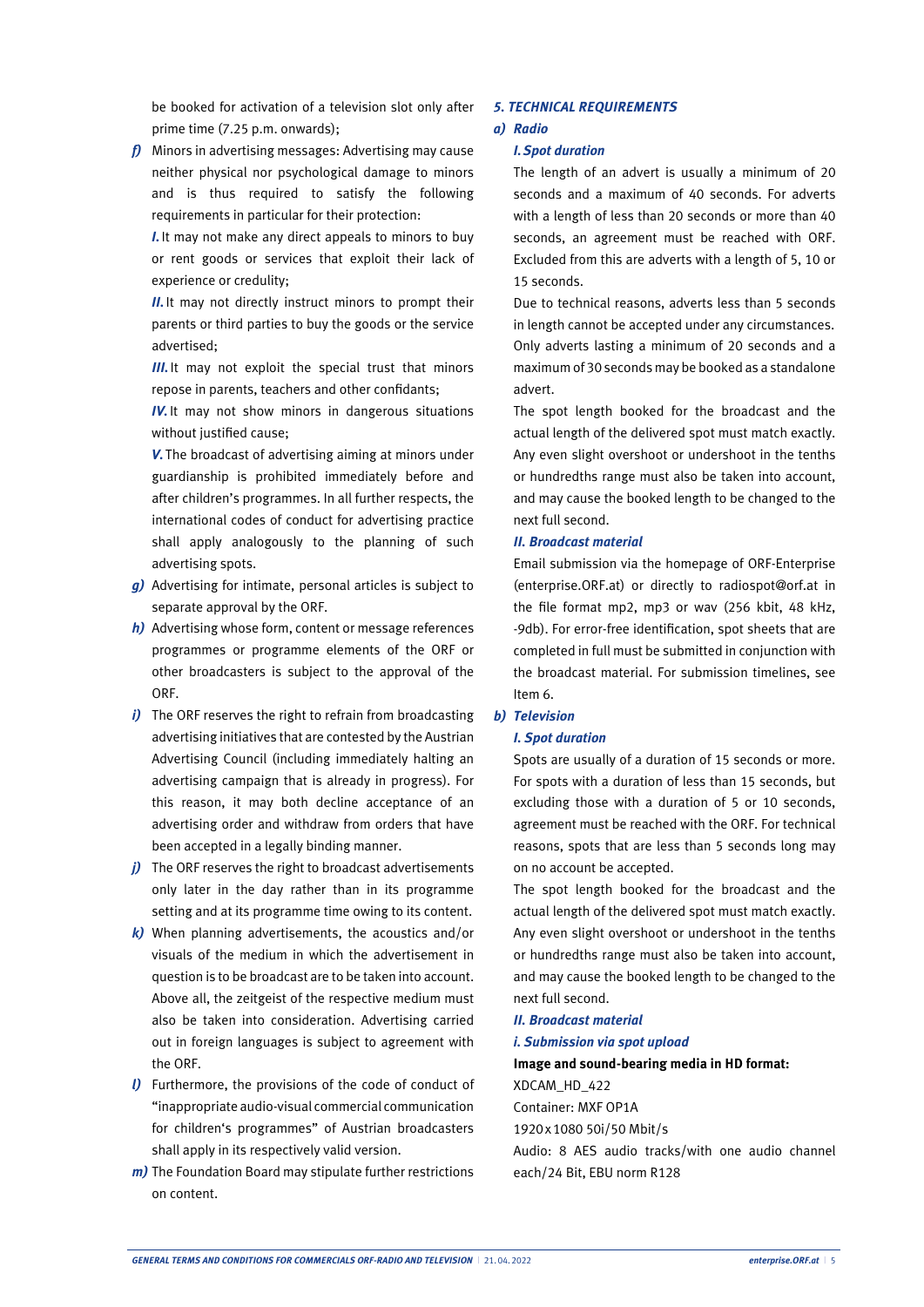The spot commences with the first image (upperfield first). For submission timelines, see Item 6.

#### *6. TIMELINES*

There must be three working days (Monday to Friday) between the booking date and the broadcast date. Readyto-broadcast video and/or audio carriers and the insertion schedule must be made available to ORF for review at least two working days before the first broadcast. Shorter periods are possible in special cases. These require a special agreement. The legal consequences of withdrawal by the client (see Item 10) apply if the material is not delivered on time.

#### *7. CONTENT AND EXECUTION*

- *a)* The client shall bear sole responsibility for the content and legal admissibility of the commercials, and that party declares that it indemnifies the ORF and holds it harmless vis-à-vis all claims relating to the commercial in question and asserted against the ORF; this includes, in particular, the acquisition of any consent to production and broadcast relating to copyright, performance protection rights and privacy rights, including all ancillary rights that may be required for each of the latter. The client shall grant the ORF rights of use specific to each programme and online offering of the ORF that are unlimited in terms of content and time and that are geographically limited to the territory of Austria and emanating from Austria. In particular, the ORF shall be entitled to broadcast the commercial using any technical method (e.g. also as a live stream), to make it available, to distribute it and present it to the public, and to use it in any other manner. The client takes note of the fact that the programmes of the ORF are also further broadcast abroad.
- **b**) For commercials that use voices which evoke associations with specific, publicly known persons or characters, a confirmatory, written declaration in respect of the identity of the speaker vis-à-vis the publicly known person must be produced. If the identity of the speaker vis-à-vis the impersonated person is not provided, written proof must be submitted showing that the impersonated person is in agreement with the imitation or use of their voice for advertising purposes. Similarly, specific to other visual or aural impersonations, written proof must be produced of the agreement of the impersonated person or the person embodying the character represented.
- *c)* The ORF is not obligated to the client to check the legal admissibility of the content of the commercials. The ORF reserves the right to review image and sound-bearing media submitted for usability and admissibility. If a copy is unusable or if broadcast cannot be effected for other reasons, the ORF shall notify the client, stating the reasons (also see Item 2 c).
- d) The client shall bear responsibility for the commercials commissioned by that party being compliant, especially in terms of their content, design and participants, with regulations that these participants must observe vis-àvis sports associations or other associations and institutions, the ÖOC or IOC or similar institutions. No obligation of review, nor any liability, shall be incumbent upon the ORF in this regard.
- *e)* The client shall be required to bear the production costs incurred, including the settlement of all copyright, performance rights and privacy rights.
- *f)* ORF commercials may be advertised in other advertising media only if explicit verbal reference is made to the fact that the respective broadcast is being or has been effected in the ORF's television advertising or radio advertising functions. Formulations such as: "The Austrian Broadcasting Corporation (ORF) presents" or "This evening on the Austrian Broadcasting Corporation (ORF)" are not permitted.
- *g)* Video and audio carriers that are older than 12 months (from the first broadcast) will be deleted from the ORF archive at the client's own risk. The client must then provide ORF with the spot and the documents for any new placements (see Item 6).
- *h)* The client is obliged to indicate to ORF any adverts that are subject to special identification or notification requirements (see Item 4 a, c, d, Item 7 i, j) in Spot Upload (under: Beschreibung [Description]).
- *i*) If the Client is subject to Section 3a of the Media Cooperation and Promotion Transparency Act (MedKF-TG) or the related guidelines, ORF will broadcast an identifier for the commissioned advertising spot in observance of these provisions. The Client must integrate the required identifier in the correct wording. The Client bears sole responsibility with regard to the notification obligations and content requirements of the MedKF-TG, and must indemnify and hold harmless ORF from all claims that could be asserted against ORF in connection with the relevant transmission. In accordance with these provisions, ORF will also publish an identifier for the commissioned ad transmission.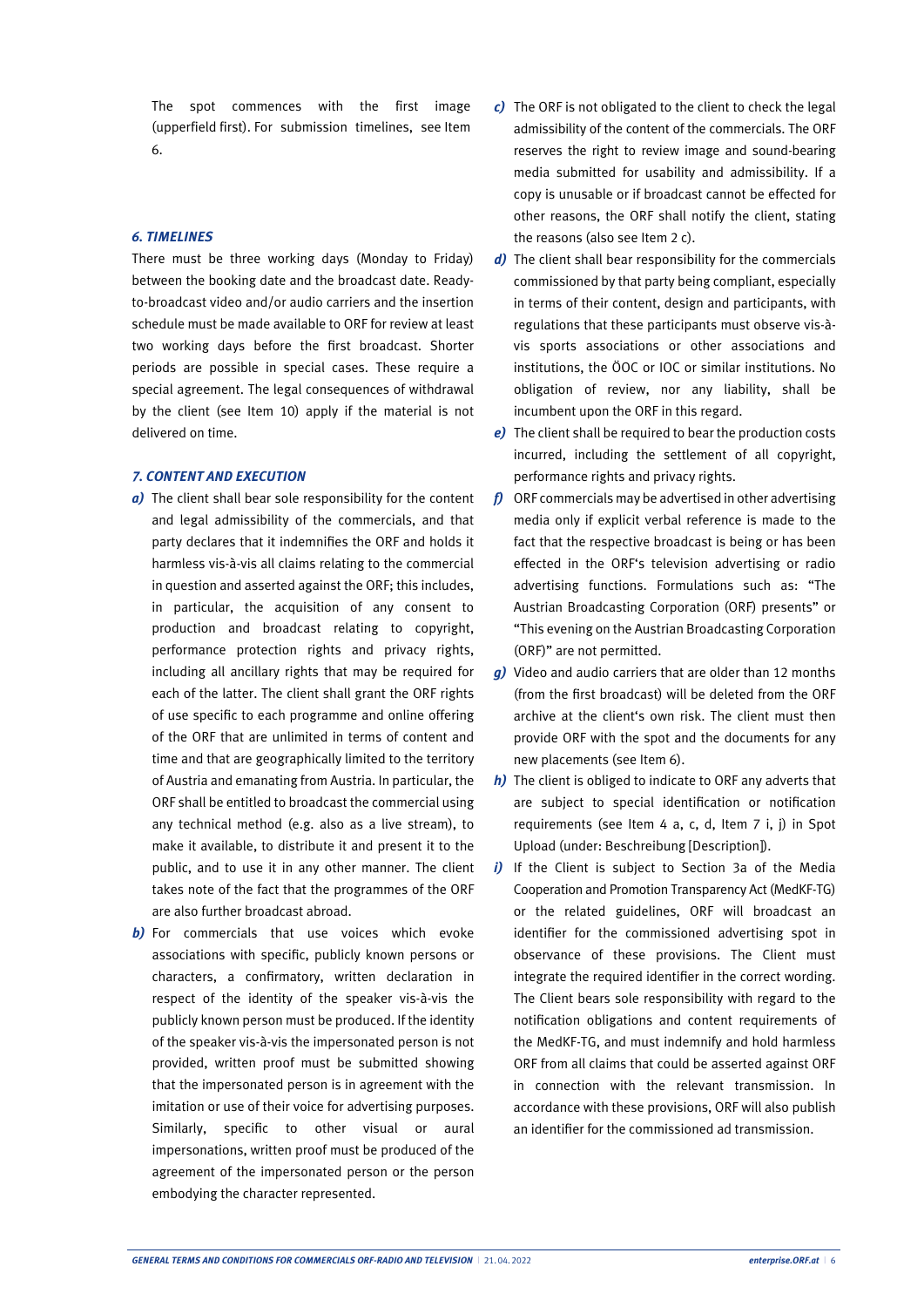*j)* Advertising spots longer than 90 seconds in duration are to be continuously identified by means of an insert stating "advertisement". This also applies to commercials broadcast directly one after the other, which generate the impression of contiguous spots. The identifier, uniform in terms of lettering and size, is to appear on the upper edge of the screen, either in the right or the left half of the screen. The respectively valid version of the corresponding details is retrievable on the homepage of ORF-Enterprise at enterprise.ORF.at.

#### *8. TELEVISION ADVERTISING FOR PRINT PERIODICALS*

- *a)* General considerations: television advertising for print periodicals may refer to the title (name of the printed publication) and the field of interest, but not to the content thereof. If the request of the media proprietors of these printed publications in the television programmes of the ORF exceeds the statutorily stipulated maximum broadcast time (currently two minutes per calendar week), an aliquot allocation in accordance with the number and type of requested print titles shall be effected. The allocation of broadcast times and tariffs is to be effected vis-à-vis all media proprietors of these printed publications on the same, rather than discriminating, terms. The spot duration is stipulated to be a maximum of ten seconds.
- **b**) Timelines: booking preferences must be furnished on the homepage of ORF-Enterprise at enterprise.ORF.at no later than by the dates published.
- *c)* Advertising prices of printed publications: specific current advertising prices for printed periodicals are retrievable at enterprise.ORF.at. Item 12 shall apply analogously.

#### *9. MODIFICATION OR CANCELLATION OF THE ORDER ON THE PART OF THE ORF*

*a)* The ORF is obligated to observe the broadcast times agreed with the client in relation to the acceptance of the advertising order, except in instances of force majeure, an operational exigency or on occasions of particular topicality that make a modification of the planned programme an inevitable necessity for the reason stated. In such instances, the commercials are to be subsequently made good by mutual agreement, or the amount paid for the omitted broadcast is to be credited, inclusive of advertising tax and value added tax, or, in substantiated, exceptional cases, refunded. Further claims, particularly claims for compensation for damages, are excluded.

*b)* Furthermore, the ORF reserves the option to withdraw from orders in the instance of other programme changes or deferments. This right of withdrawal shall apply to those commercials whose planned broadcast time is encompassed within or directly (15 minutes) before or after the period of the changed or deferred programme section. In such instances, the ORF shall provide written notification of its withdrawal prior to the planned broadcast date. The ORF shall endeavour to make proposals to those clients affected by omission of a commercial owing to programme change or deferment in respect of any commercials planned during this period. In the instance of withdrawal owing to programme changes or deferment, amounts already paid, inclusive of advertising tax and value added tax, shall be credited or, in substantiated, exceptional cases, refunded. Further claims, particularly claims for compensation for damages, are excluded.

#### *10. MODIFICATIONS OR WITHDRAWAL ON THE PART OF THE CLIENT*

Modifications may be effected to the order and the booking activation plan no later than two working days (editorial deadline: 9.00 a.m.) prior to the date of the planned broadcast. Subsequent modifications cannot be taken into account for production-specific reasons. Withdrawal from an order or from a part thereof on the part of the client may be effected, without incurring a cancellation fee, no later than four weeks prior to the broadcast date. If (complete or partial) withdrawal is effected at a later point in time, the client shall be required to pay a cancellation fee equating to the following amount: within four weeks prior to the broadcast date 10%, within three weeks prior to the broadcast date 30%, within two weeks prior to the broadcast date 50%,within oneweek priorto the broadcast date 100%. The basis for the calculation of the cancellation fee is the corresponding advertising price (i.e. without deducting discounts = gross order total) plus value added tax in the amount statutorily prescribed.

#### *11. LIABILITY*

*a)* The client shall be obligated to check the broadcast of the spots and to lodge complaints within two months of the broadcast. Claims arising from subsequent complaints, in particular those arising from warranty, compensation for damages, further default or an aliud performance, are excluded. Furthermore, liability on the part of the ORF is excluded, other than in instances of intent.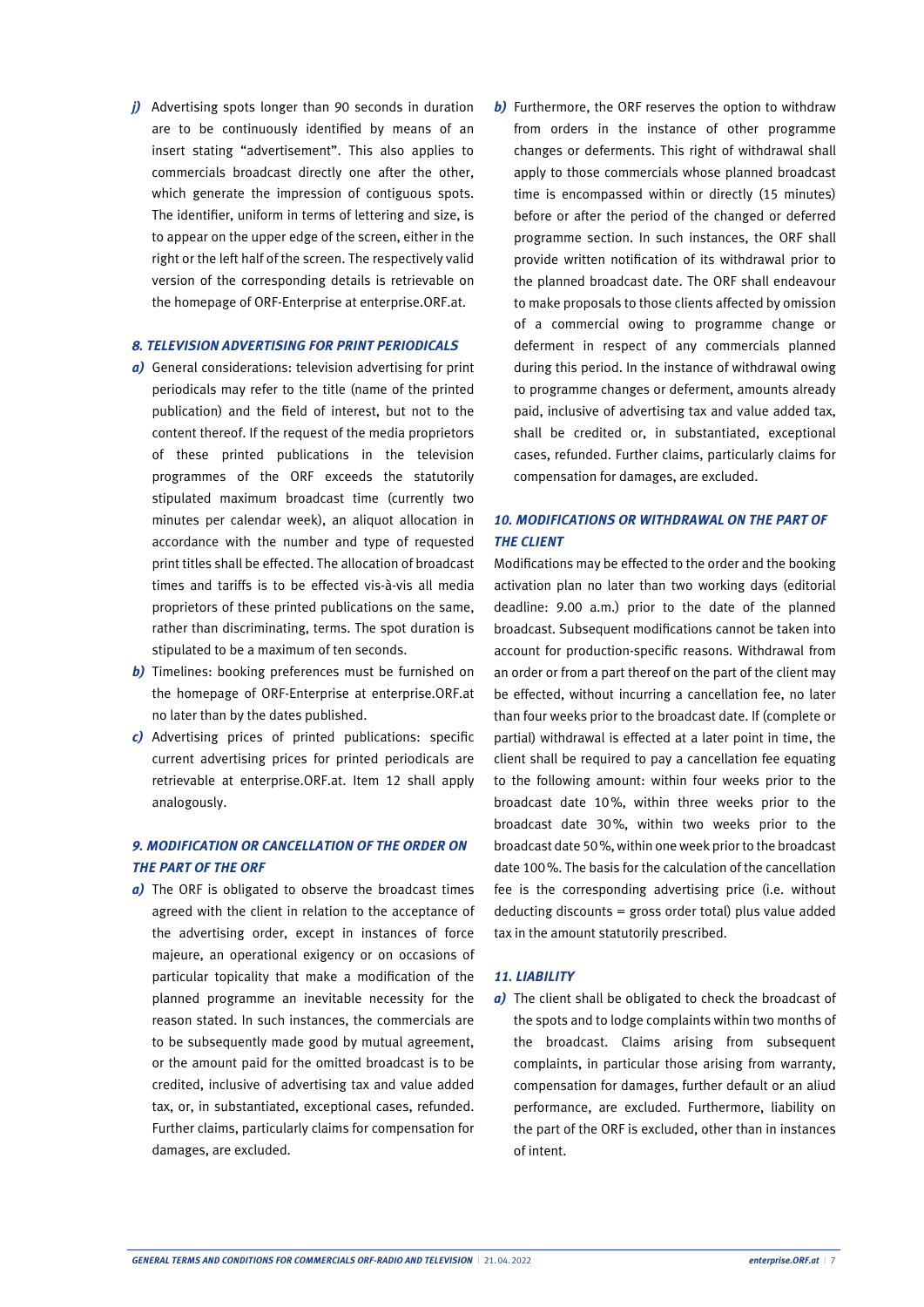**b**) In the event that a commercial breaches statutory provisions, regulations or codes of practice of specific professional groups or a judicial or official order, the client shall be required to indemnify the ORF and hold that party harmless against all claims of third parties, costs, expenses, outlay, fines, asset-specific disadvantages, etc. asserted against the ORF arising from or in connection with the commercial in question, whether they be of a civil, administrative or criminal nature.

#### *12. ADVERTISING PRICES*

The most current advertising prices excluding advertising tax and value added tax as statutorily prescribed – which are to be added thereto pursuant to Item 14 – are each announced specific to radio and television. For ongoing orders, too, the new advertising price shall become applicable upon coming into effect. In this instance, the client is accorded the option of withdrawal, pursuant to Item 10, for advertising blocks whose prices have been raised, without, in this instance, incurring cancellation fees. In terms of tariffs, the respectively valid version of all advertising prices and surcharges is published on the homepage of ORF-Enterprise, retrievable at enterprise.ORF.at.

#### *13. DISCOUNTS*

The ORF shall award discounts in accordance with the respectively valid tariff for advertising orders that are placed within one calendar year specific to radio (programming across Austria and across a specific state) or television.

#### *a) Television*

Discounts for television are granted in the form of spots and allowances. Discounts in the form of allowances are to be understood as such that these allowances are not rendered for settlement, i.e. the value of the allowances thus corresponds to the discount. Allocation to spots and allowances, as well as their deployment, is the responsibility of ORF-Enterprise acting on behalf of the ORF.

The entire discount available to the advertising customer is yielded by the amount of that party's sales volume, booked so as to be binding, for the calendar year in question at the end of that calendar year. The planned sales volume for the calendar year in question must be notified by ORF-Enterprise no later than on the occasion of the first booking and, thereafter, also in the event of modifications during the year (= registration of sales), so that the discount provisionally available for the calendar year can be taken into account on an ongoing basis (= campaign-parallel aliquot specific to

the sales volume booked in during the month of entitlement). In the instance that such registration of sales is in abeyance, the discount granted is that which is derived from the annual sales volume, booked so as to be binding at the current time (whereby only fixed bookings are taken into account). Discounts that are not availed of during the month of entitlement at the request of the advertising customer shall lapse. In the event that, at the end of any given month of entitlement, over-fulfilment should be evinced on the part of the ORF, ORF-Enterprise shall offset these in one of the succeeding months. In the event that a higher entitlement to discount should be yielded during the calendar year, this shall be granted after receipt of the corresponding registration of sales. In the event that a lower entitlement to discount should be yielded during the calendar year, after receipt of the corresponding registration of sales, further discounts shall continue to be suspended until such time as the discount already fulfilled is in keeping with the actual entitlement. If, as of 31.12. of any given calendar year, over-fulfilment of discount is evinced on the part of the ORF, offsetting shall be effected in the form of a subsequent charge. All discounts that are not availed of within the calendar year in question shall lapse and shall not be carried forward to the following year.

#### *b) Radio*

In the event that the volume discount available to the advertising customer is notified in writing to ORF-Enterprise in a timely manner (by the  $20<sup>th</sup>$  of any given month) for purposes of settlement, this will already be taken into account from the next month onwards. Volume discounts that are not announced can only be taken into account on a quarterly basis. Determination of the volume discount actually available to the advertising customer, as well as the corresponding settlement (credit of subsequent charge) shall be effected as of 31.12. of the calendar month in question.

#### *c) Group discount for television*

In the instance of corporate shareholding of individual advertising customers\* among one another, discounts are granted on the basis of the provisions of Item 13 a and on the following pre-conditions: for a group discount to be granted, only the order totals of those advertising customers (parent companies, subsidiaries, sub-subsidiaries, etc.) are aggregated in which the parent company has a shareholding of at least 51% – such calculation originating from a shared parent company – irrespective of whether the percentage of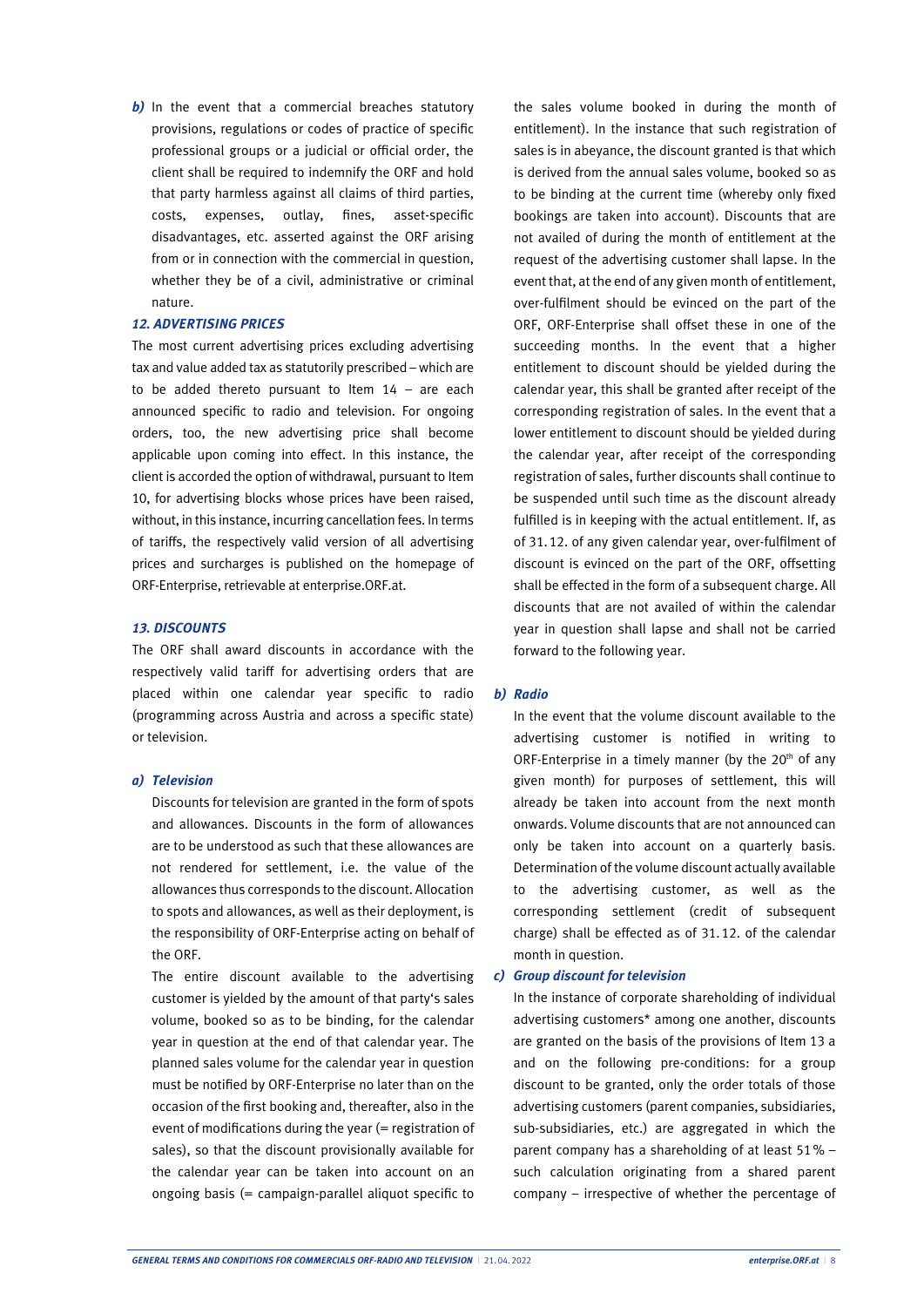the shareholding is, as a whole, calculated on the basis of direct or indirect shareholding. One and the same company may only be advantaged within the parameters of a group discount, i.e. only within the parameters of a specific corporate association. The definitive corporate shareholding ratios are to be demonstrated by the individual advertising customers in communications signed by an authorised signatory of the company and directed to ORF-Enterprise, duly appending corresponding written evidence. The group discount is granted for all sales activated after receipt of the evidence by ORF-Enterprise. Changes within the corporate shareholding ratios are to be announced to ORF-Enterprise immediately. Group discounts that are unlawfully availed of shall be payable and shall be invoiced.

#### *d) Group discount for radio*

Based upon the provisions of Item 13 b, for a group discount to be granted, only the order totals of those advertising customers\* (parent companies, subsidiaries, sub-subsidiaries, etc.) are to be aggregated in which the parent company has a shareholding of at least 51% – such calculation originating from a shared parent company – irrespective of whether the percentage of the shareholding is, as a whole, calculated on the basis of direct or indirect shareholding. One and the same company may only be advantagedwithin the parameters of a group discount, i.e. only within the parameters of a specific corporate association.

The definitive corporate shareholding ratios are to be demonstrated by the individual advertising customers in communications signed by an authorised signatory of the company and directed to ORF- Enterprise, duly appending corresponding written evidence, no later than by 31 December of the respective calendar year. If such evidence is produced by 30 June (postmark date) of the respective calendar year, the group discount shall be granted with retrospective effect specific to the date of group creation, and in any case no later than by 1 January of the respective calendar year, otherwise only after 1 January of the following year. Changes within the corporate shareholding ratios are to be announced to ORF-Enterprise immediately. Group discounts that are unlawfully availed of shall be payable and shall be invoiced.

#### *e) Intermediary discount (agency commission)*

Intermediary discounts are granted to commercially authorised advertising intermediaries\* on the condition that the latter use such discounts to cover their costs. If this is not the case (e.g. if a portion of the discount is passed on to the advertising customer), the ORF reserves the right to reduce the intermediary discount accordingly. The basis for calculation of the intermediary discount is the advertising price reduced by any discounts.

\* Evidence is to be produced by way of submission of the trade licence no later than upon the first booking.

#### *14. DUTIES AND TAXES*

All taxes and other duties incurred upon conclusion and execution of the advertising order are to be paid by the client. In particular, advertising tax and value added tax as statutorily prescribed are to be borne by the client and are to be paid to the ORF along with the advertising price. The ORF is, nevertheless, entitled to collect advertising tax or value added tax from the client prior to transfer thereof to the tax authorities. Once repaid by the ORF, any advertising tax or value added tax subsequently prescribed in tax notices is to be rendered in account to the ORF against subsequent settlement (cf. Item 15). Value added tax is to be added, in particular, to all considerations (advertising prices, reimbursement for outlay and costs, advertising taxes, etc.) to be effected to the ORF; it is payable at the same time. Equally, any ancillary claims in respect of the advertising tax or value added tax are to be reimbursed to the ORF irrespective of the reason for their accrual. Insofar as the ORF, in its capacity as the legal debtor of the advertising tax or value added tax, shall initiate administrative proceedings or proceedings before public courts of law or European bodies (of the Council of Europe or of the EU) on behalf of the client, it shall be entitled to invoice the outlay it incurs thereby, inclusive of any interest, to the client on a pro rata basis (calculated on the basis of the ratio of the order values, deducting discounts of the clients in question) after the outlay has been determined. The above regulations of this Item and other provisions of these General Terms and Conditions for Commercials relating to advertising tax or value added tax shall apply, analogously, to the advertising tax or value added tax of comparable duties that are levied in the area of coverage outside Austria. Insofar as a shift, declaration and transfer of the advertising tax is effected consistent with the decree issued by the Federal Ministry of Finance respective to the execution of the Advertising Tax Act 2000, such a procedure shall not bring about any (conclusive)

<sup>\*</sup> These shall be deemed to be only providers of products or services on behalf of which advertising orders are placed on the radio and television or that place such orders (on their own behalf), but not the advertising intermediaries acting in their capacity as counterparts to the ORF.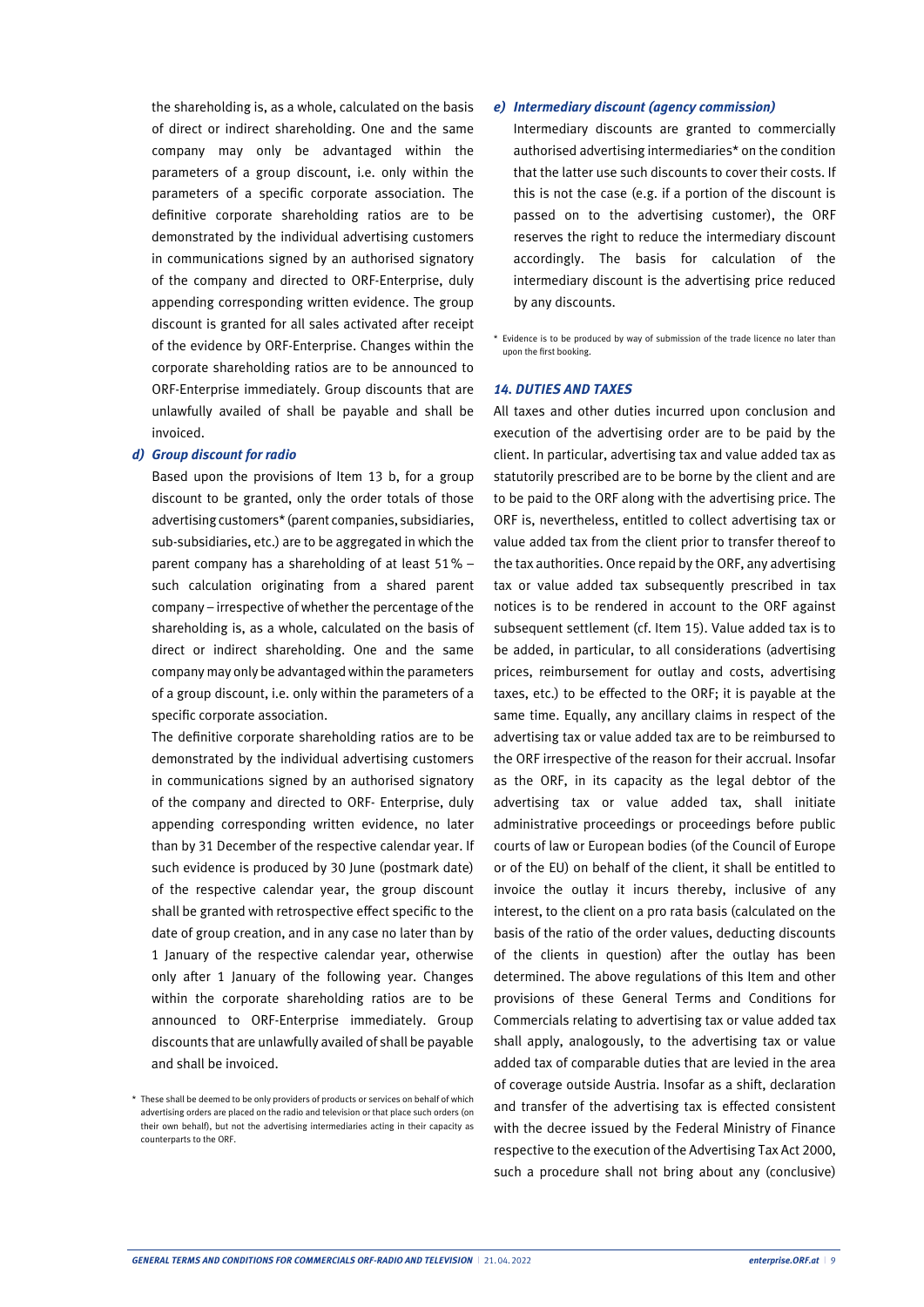change to the provisions of the General Terms and Conditions for Commercials in this regard. The client confirms that he is an entrepreneur as set out in the Austrian Value Added Tax Act (UStG), has his tax domicile at the address specified in the order and operates his enterprise there. Furthermore, in the event that his tax domicile is located abroad, he confirms that the services are to be attributed to him at the domicile provided and that he does not have a permanent business establishment in Austria. The client agrees to provide, upon demand, a confirmation that he is an entrepreneur within the meaning of öUStG. Upon initiating business relations for the first time with a contractual partner of an EU member state, the latter shall provide evidence of his UID number to the ORF by submitting a copy of the valid UID notice. In the event that the party's value added tax status and the UID number should change, the contractual partner shall inform the ORF thereof immediately. For all taxes and duties that the client is required to pay by way of self-assessment ("selfassessment taxes"), incurred by way of the conclusion and execution of the advertising order, the client undertakes to keep suitable evidence ready of the transfer of the selfassessment tax and to submit it to the ORF upon request. In the event that the client shall be required to pay the taxes and duties by way of self-assessment, that party shall indemnify the ORF and hold that party harmless in the instance of liability of the ORF in respect of these selfassessment taxes. Indemnification shall also include the costs of suitable legal defence and ancillary fees.

#### *15. PAYMENT (due date, default of payment)*

The advertising price, inclusive of advertising tax and value added tax, is payable after invoicing has been effected, and no later than with a payment timeline of 21 days from the invoice date (reaching the account of the ORF specified in the invoice). Settlement is effected on a monthly basis in accordance with the commercials broadcast. With regard to advertising tax or value added tax, including ancillary claims, prescribed byway of a tax notice, it shall be deemed covenanted, irrespective of any rendering to account pursuant to Item 14, that the claim for compensation of the ORF asserted against the client shall arise only in the instance of legal validity of the tax notice (this being the most recent tax notice in the instance of annulment effected by a public court of law).

When an order is placed to new customers/agencies, as well as in the instance of existing or anticipated payment difficulties, the ORF may demand payments prior to fulfilment of the order. In the event that the advance payment is not effected on time (up to ten days before the

first broadcast), the order shall be deemed to be cancelled. In addition to the legal consequences of Item 10, the client shall, under all circumstances, be obligated to reimburse the ORF for any resultant loss of earnings. New customers/ agencies are to be understood as clients who have not effected any bookings in the radio and television channels across Austria in the past 36 months.

In the instance of delayed payment, default interest shall be charged in accordance with the statutory amount. In the instance of default of payment or unpunctual payment, the ORF shall be entitled to halt the broadcast of all further commercials (advertising spots) and to withdraw from the order. The client shall not be entitled to offset the claims of the ORF with its own claims (exclusion of compensation), unless the latter have been recognised beforehand by the ORF in writing or have been judicially established. Any reminder fees shall be borne by the client. The provisions of Items 10 and 14 shall apply vis-à-vis the above only in a subsidiary capacity.

#### *16. ORF AWARDS*

Spots that are broadcast on ORF television or on ORF radio for the first time during the assessment period are eligible for participation. The assessment period is redefined annually and can be found in the currently valid participation conditions (published under enterprise.ORF. at/awards).

#### *17. FINAL PROVISIONS*

The place of performance is Vienna. Austrian law shall be applicable.

The place of jurisdiction is covenanted as being the respective competent court with commercial jurisdiction in Vienna.

The client (advertising agency or advertising customer) shall be required to indemnify and hold the ORF harmless vis-à-vis all claims of third parties relating to an order placed in accordance with these General Terms and Conditions. This shall also include the costs of legal defence. In the event that individual provisions should be or should become ineffective or impracticable, this shall not impact the validity of the remaining provisions of these General Terms and Conditions. Ineffective or impracticable provisions shall be replaced by new provisions that satisfy the regulation contained in the ineffective or impracticable provision in a legally admissible manner. The same shall apply to lacunae in regulations. The ORF and the client undertake to work towards eliminating the lacuna in a manner that most closely approximates what they would have stipulated in keeping with the spirit and purpose of